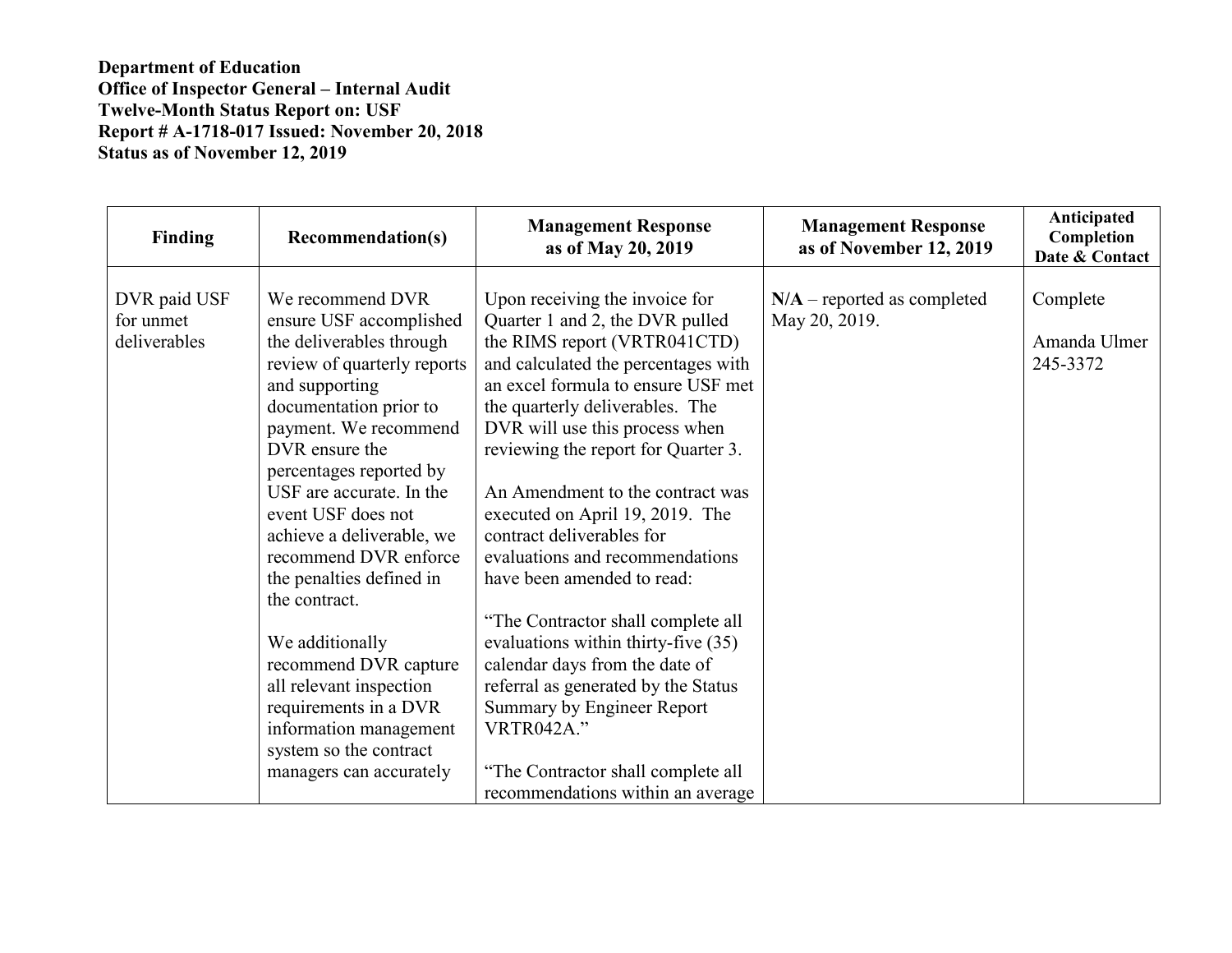| <b>Finding</b> | <b>Recommendation(s)</b>                                                                                           | <b>Management Response</b><br>as of May 20, 2019                                                                                                                                                                                                             | <b>Management Response</b><br>as of November 12, 2019 | Anticipated<br>Completion<br>Date & Contact |
|----------------|--------------------------------------------------------------------------------------------------------------------|--------------------------------------------------------------------------------------------------------------------------------------------------------------------------------------------------------------------------------------------------------------|-------------------------------------------------------|---------------------------------------------|
|                | determine deliverable<br>achievements.<br>Until DVR can add the<br>reporting requirements to                       | of thirty-five (35) calendar days<br>from the date of evaluation as<br>generated by the Status Summary<br>by Engineer Report VRTR042A."                                                                                                                      |                                                       |                                             |
|                | the system, we<br>recommend DVR<br>manually review the<br>deliverables reported by<br>USF to ensure<br>compliance. | DVR has requested that USF<br>manually track all inspections made<br>within each quarter. DVR is<br>receiving a log of all inspections<br>made within the quarter. The log<br>includes the date of completion,<br>date of inspection, and number of<br>days. |                                                       |                                             |
|                |                                                                                                                    | The deliverable for inspections has<br>been amended to read:                                                                                                                                                                                                 |                                                       |                                             |
|                |                                                                                                                    | "90% of all inspections shall be<br>conducted within 21 calendar days of<br>the completion of the rehabilitation<br>technology service (vendor completion<br>date).                                                                                          |                                                       |                                             |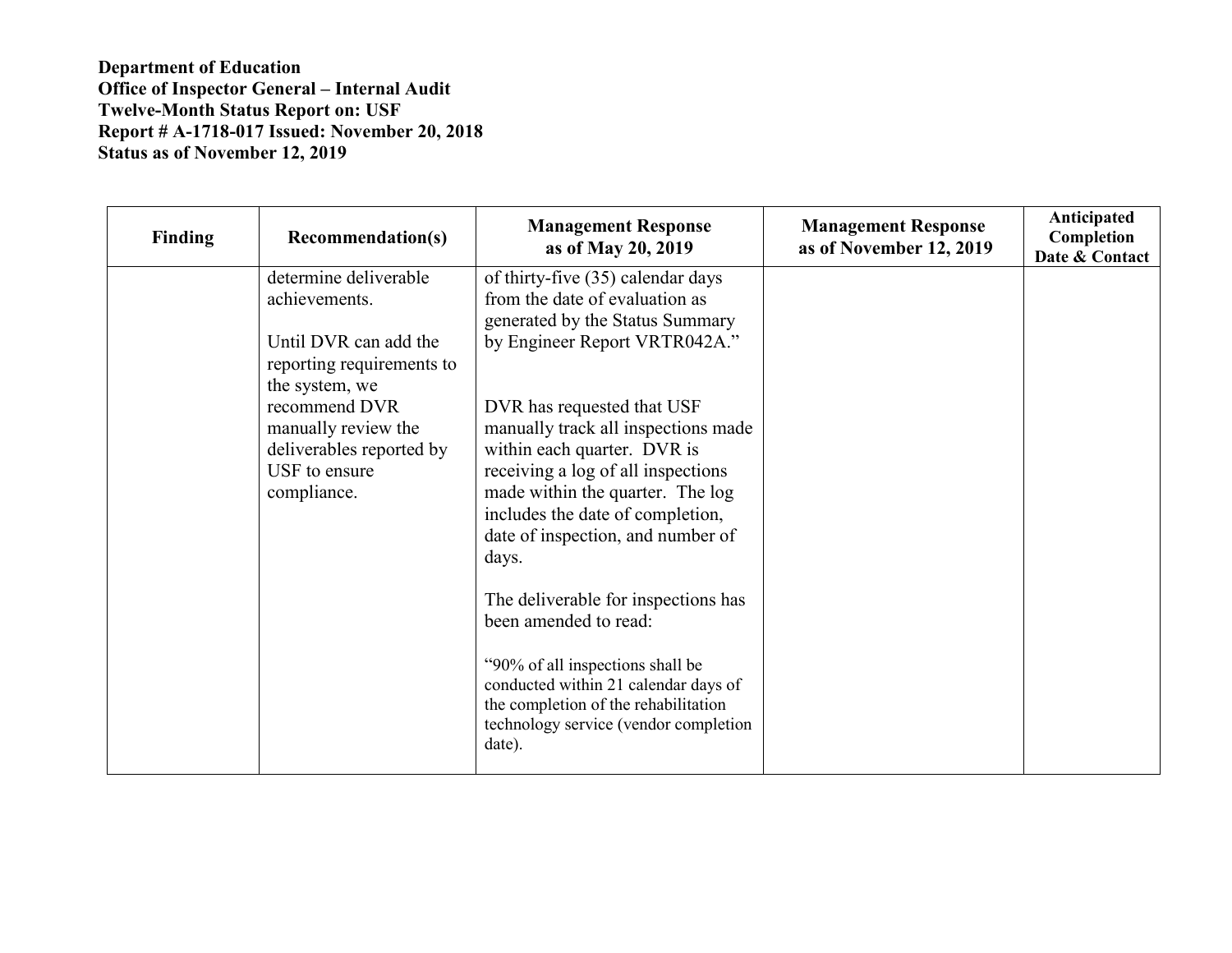| <b>Finding</b> | <b>Recommendation(s)</b> | <b>Management Response</b><br>as of May 20, 2019                                                                                                                                                                                                    | <b>Management Response</b><br>as of November 12, 2019 | Anticipated<br>Completion<br>Date & Contact |
|----------------|--------------------------|-----------------------------------------------------------------------------------------------------------------------------------------------------------------------------------------------------------------------------------------------------|-------------------------------------------------------|---------------------------------------------|
|                |                          | The Contractor shall submit a<br>summary of the inspections which<br>includes the Customer's VR ID<br>Number, Name, Service Type, Date of<br>Completion, and Date of Inspection.                                                                    |                                                       |                                             |
|                |                          | Final Inspection Memorandums and<br>Customer Acceptance forms shall be<br>maintained as evidence of completion,<br>and shall be made available to the<br>DVR Contract Manager upon request.                                                         |                                                       |                                             |
|                |                          | No more than $six(6)$ projects inspected<br>by the Contractor shall require rework<br>each contract year.                                                                                                                                           |                                                       |                                             |
|                |                          | The Contractor shall submit a list of all<br>inspections that require re-work to<br>include the date of initial inspection,<br>date of re-work completion, re-work<br>inspection date, total cost of re-work,<br>and the DVR authorization number." |                                                       |                                             |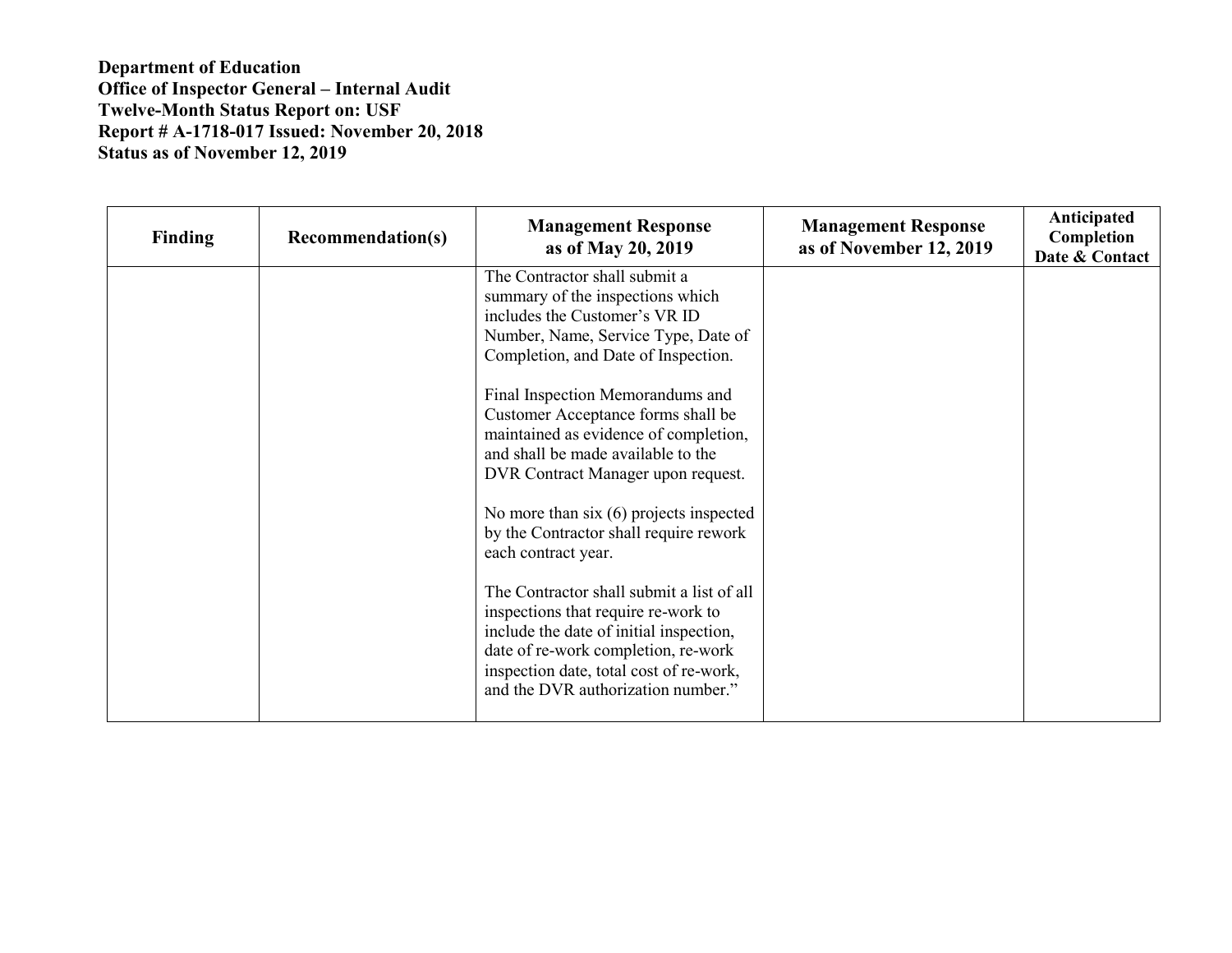| <b>Finding</b>                                | <b>Recommendation(s)</b>                                                                                                                                                                                                                               | <b>Management Response</b><br>as of May 20, 2019                                                                                                                                                                   | <b>Management Response</b><br>as of November 12, 2019                                                                                                               | Anticipated<br>Completion<br>Date & Contact                                                     |
|-----------------------------------------------|--------------------------------------------------------------------------------------------------------------------------------------------------------------------------------------------------------------------------------------------------------|--------------------------------------------------------------------------------------------------------------------------------------------------------------------------------------------------------------------|---------------------------------------------------------------------------------------------------------------------------------------------------------------------|-------------------------------------------------------------------------------------------------|
| DVR did not<br>conduct required<br>monitoring | We recommend that DVR<br>conduct desktop<br>monitoring each year of<br>the contract to verify<br>contractor compliance and<br>issue a final report with a<br>corrective action plan, if<br>necessary. We                                               | Concur. DVR will conduct desktop<br>monitoring each year of the<br>contract.                                                                                                                                       | DVR is preparing to conduct a<br>quarterly monitoring of the July<br>2019 – September 2019<br>services. The anticipated<br>completion date is December<br>30, 2019. | December 30,<br>2019<br>Monica Moye<br>245-7004                                                 |
|                                               | additionally recommend<br>DVR conduct a cost<br>benefit analysis on the<br>contract to ensure DVR is<br>obtaining services as<br>efficiently and effectively<br>as possible and to<br>determine if they should<br>rebid the contract in the<br>future. | DVR intends to issue a Request for<br>Information to determine the<br>feasibility of competitively<br>procuring these services. If<br>determined feasible, DVR will<br>issue a formal competitive<br>solicitation. | DVR will begin planning for the<br>solicitation December 2019.<br>The contract expires June 30,<br>2021.                                                            | Anticipated<br>Completion of<br>Formal<br>Solicitation<br>Fall 2020.<br>Monica Moye<br>245-7004 |